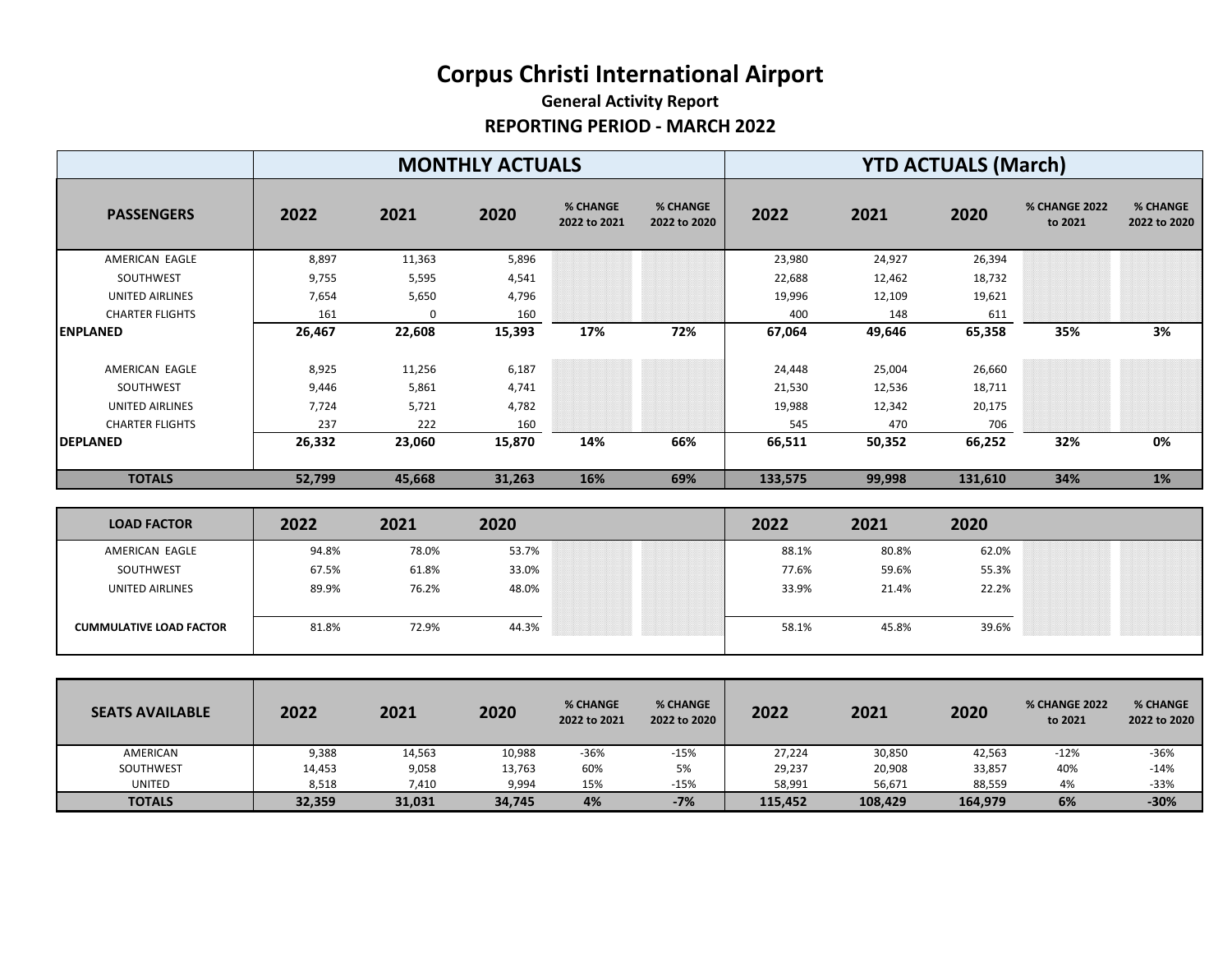## **Corpus Christi International Airport General Activity Report REPORTING PERIOD - MARCH 2022**

| <b>FREIGHT IN TONS</b> | 2022    | 2021     | 2020   | % CHANGE<br>2022 to 2021 | % CHANGE<br>2022 to 2020 | 2022    | 2021     | 2020    | <b>% CHANGE 2022</b><br>to 2021 | % CHANGE<br>2022 to 2020 |
|------------------------|---------|----------|--------|--------------------------|--------------------------|---------|----------|---------|---------------------------------|--------------------------|
| AMERICAN EAGLE         | 1,602   | 10       | 513    |                          |                          | 2,525   | 160      | 15,261  |                                 |                          |
| SOUTHWEST              | 9,770   | 1,942    | 4,072  |                          |                          | 41,084  | 40,085   | 13,992  |                                 |                          |
| UNITED AIRLINES        | 96      | 607      | 567    |                          |                          | 705     | 607      | 38,078  |                                 |                          |
| AMERIFLIGHT            | 16,426  | 23,309   | 17,418 |                          |                          | 56,304  | 71,648   | 17,418  |                                 |                          |
| MARTINAIRE             | 1652    | 0        | 0      |                          |                          | 1,652   | $\Omega$ | 2,020   |                                 |                          |
| <b>ENPLANED</b>        | 29,546  | 25,868   | 22,570 | 14%                      | 31%                      | 102,270 | 112,499  | 86,769  | -9%                             | 18%                      |
| AMERICAN EAGLE         | 1,479   | 900      | 1,048  |                          |                          | 1,566   | 1,610    | 1,195   |                                 |                          |
| SOUTHWEST              | 11,113  | 12,075   | 9,808  |                          |                          | 161,603 | 132,998  | 111,576 |                                 |                          |
| <b>UNITED AIRLINES</b> | 72      | 84       | 108    |                          |                          | 2,776   | 84       | 108     |                                 |                          |
| AMERIFLIGHT            | 85,963  | 73,775   | 55,788 |                          |                          | 257,319 | 213,747  | 193,301 |                                 |                          |
| MARTINAIRE             | 2,684   | $\Omega$ | 0      |                          |                          | 2,684   | 0        | $\sim$  |                                 |                          |
| <b>DEPLANED</b>        | 101,311 | 86,834   | 66,752 | 17%                      | 52%                      | 425,948 | 348,439  | 306,180 | 22%                             | 39%                      |
| <b>TOTALS</b>          | 130,857 | 112,702  | 89,322 | 16%                      | 47%                      | 528,218 | 460,938  | 392,949 | 15%                             | 34%                      |

| <b>AIRCRAFT OPERATIONS</b> | 2022  | 2021  | 2020  | % CHANGE<br>2022 to 2021 | % CHANGE<br>2022 to 2020 | 2022   | 2021   | 2020   | <b>% CHANGE 2022</b><br>to 2021 | % CHANGE<br>2022 to 2020 |
|----------------------------|-------|-------|-------|--------------------------|--------------------------|--------|--------|--------|---------------------------------|--------------------------|
| AIR TAXI                   | 1,389 | 1,196 | 1,186 | 16%                      | 17%                      | 7,442  | 9,064  | 12,602 | $-18%$                          | $-41%$                   |
| <b>GENERAL AVIATION</b>    | 1,310 | 1,188 | 806   | 10%                      | 63%                      | 11,873 | 12,839 | 17,045 | -8%                             | $-30%$                   |
| MILITARY                   | 3,268 | 5,058 | 4,823 | -35%                     | $-32%$                   | 3,268  | 5,058  | 4,823  | $-35%$                          | $-32%$                   |
| <b>TOTALS</b>              | 5,967 | 7,442 | 6,815 | $-20%$                   | $-12%$                   | 22,583 | 26,961 | 34,470 | $-16%$                          | $-34%$                   |